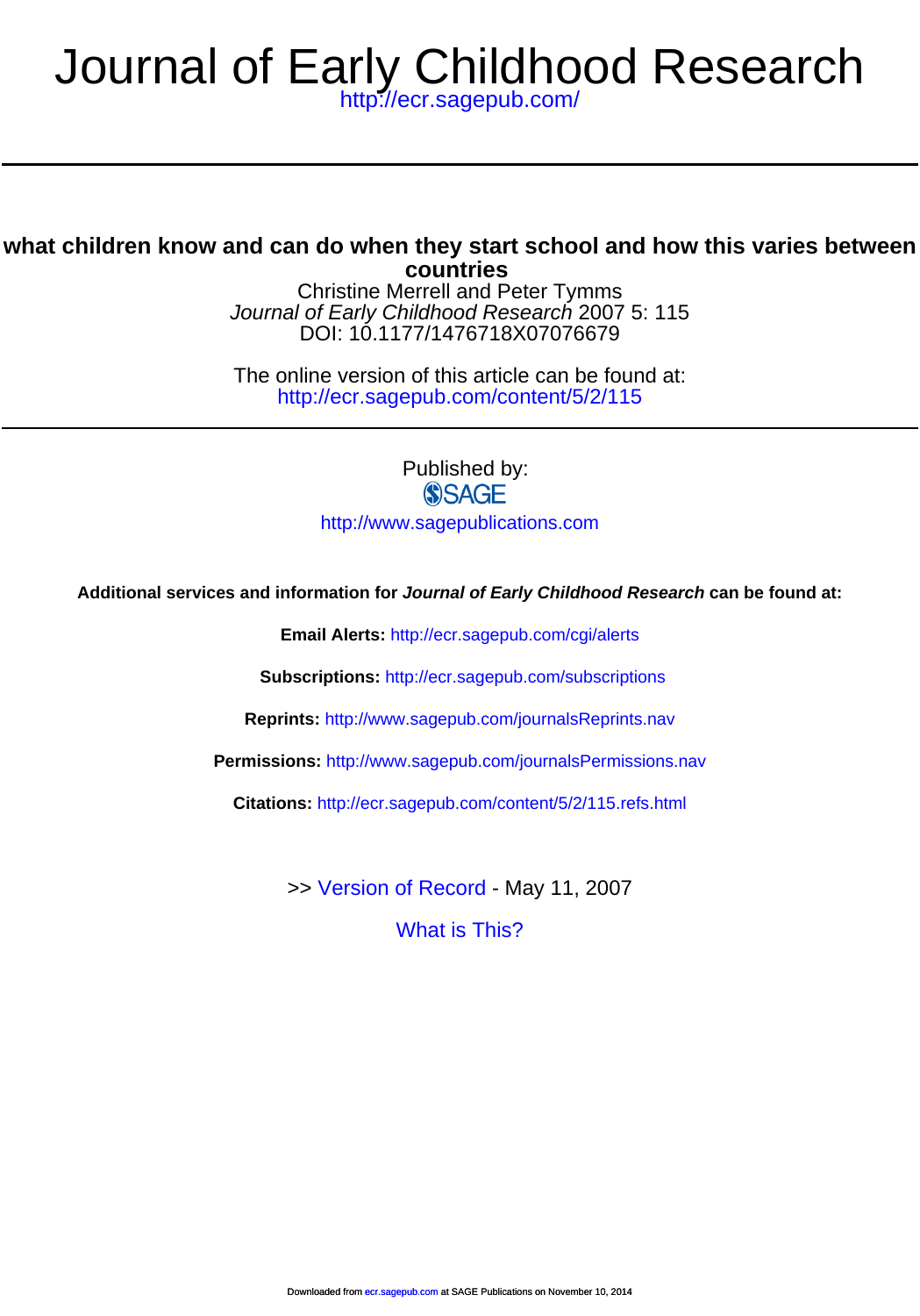## **what children know and can do when they start school and how this varies between countries**

### Christine Merrell and Peter Tymms *Durham University, UK*

#### ABSTRACT

This large-scale study describes what children know and can do when they start school in Scotland. The description became possible because a third of Scottish Authorities are involved in a single, broadly based, on-entry baseline assessment of children. The study also looked at variations by home background, sex, age and pre-school experience within Scotland. Comparisons were then made with the cognitive development of children starting school in England, New Zealand and Western Australia, concentrating on children whose first language was English. Surprising differences were found between Scotland and other countries. New Zealand also stood out on some measures. The results are discussed in terms of pre-school provision and what on-entry assessment can and cannot tell us.

KEYWORDS *baseline assessment, international comparisons, pre-school, Scotland*

#### **introduction**

Children typically start school in Scotland when they are aged 5 years although this will vary by up to 6 months. Although pre-school experience is not a statutory requirement, most children will have attended nursery and/or playgroup, and this will be for different durations depending on local policy and parental choice. Scotland has a curriculum framework for children aged 3–5 years (Scottish Executive, 2001) and then from the start of formal school, teachers work within the 5–14 guidelines (Scottish Executive, 2000). There is currently considerable interest in early years education within Scotland, reflected by the Scottish Executive's action to commission a review of international perspectives on early

#### journal of **early childhood research**

Copyright © 2007, SAGE Publications (www.sagepublications.com) Vol 5(2) 115–134 [ISSN 1476-718X DOI: 10.1177/1476718X07076679]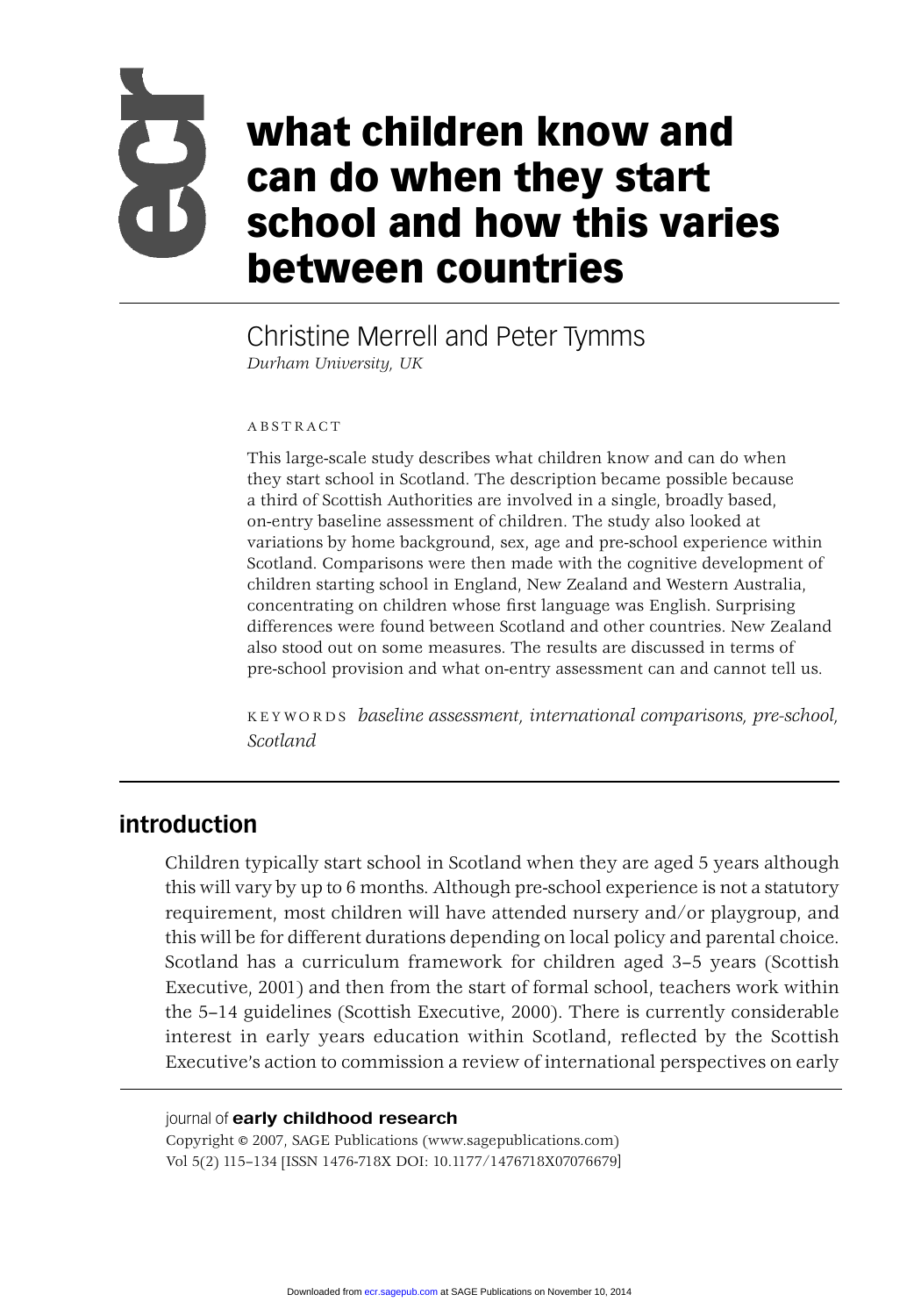years education (Stephens, 2006), and the analysis in this article contributes to the debate by looking at the cognitive development of children starting school in Scotland in the specific areas of vocabulary acquisition, phonological awareness, early reading and early mathematics. Rasch measurement is used to create equal interval scales from which direct comparisons between areas of development can be made. This method of analysis provides a model, which can be applied to the development of children in other countries. Children's cognitive development is also analysed in relation to age, sex, social background, special needs and first language.

The developmental profile of children starting school in Scotland is then compared with children in three other English-speaking countries: England, New Zealand and Western Australia. A good number of international studies, for example TIMSS, PISA and PIRLS, have looked at the attainment levels of pupils after several years of schooling but without a common baseline measure of children at the start of formal schooling these studies cannot compare the educational progress across countries. A common assessment on entry to formal schooling also provides a basis for a comparison of the pre-school policies and programmes of different countries. In a recently published longitudinal study, Van de Rijt et al. (2003) did use a common assessment at three time-points to compare the early numeracy development of young children in different European countries. Children were aged five and six years at the time of the first assessment, the second assessment was conducted half way through the year and the final assessment was administered one year after the first when the children were aged six and seven. Almost 1900 children from Germany, Belgium, Greece, The Netherlands, United Kingdom and Slovenia participated. This gave approximately 300 children per country. A single assessment that covered the broad aspects of early numeracy was translated for use in the different countries and administered to children on an individual basis. Van de Rijt et al. were able to report the attainment and progress of children over one full year during which some children were in full-time education and others did not attend school at all. They concluded that the assessment was appropriate for making international comparisons. Their results indicated that differences in the numeracy development of the children in the participating countries were small, which was surprising given the variation between countries in early education policy, and they suggested that further qualitative work was necessary to be able to interpret the data fully. There might also be an issue with the representativeness of each sample to the country as a whole although the authors did describe the sampling procedure for each country.

The analysis in this article, which compares the starting points of children in four English-speaking countries, adds weight to the possibility of a more broadly based international study of children starting school, extending the potential of the current international studies. It also builds upon other recently published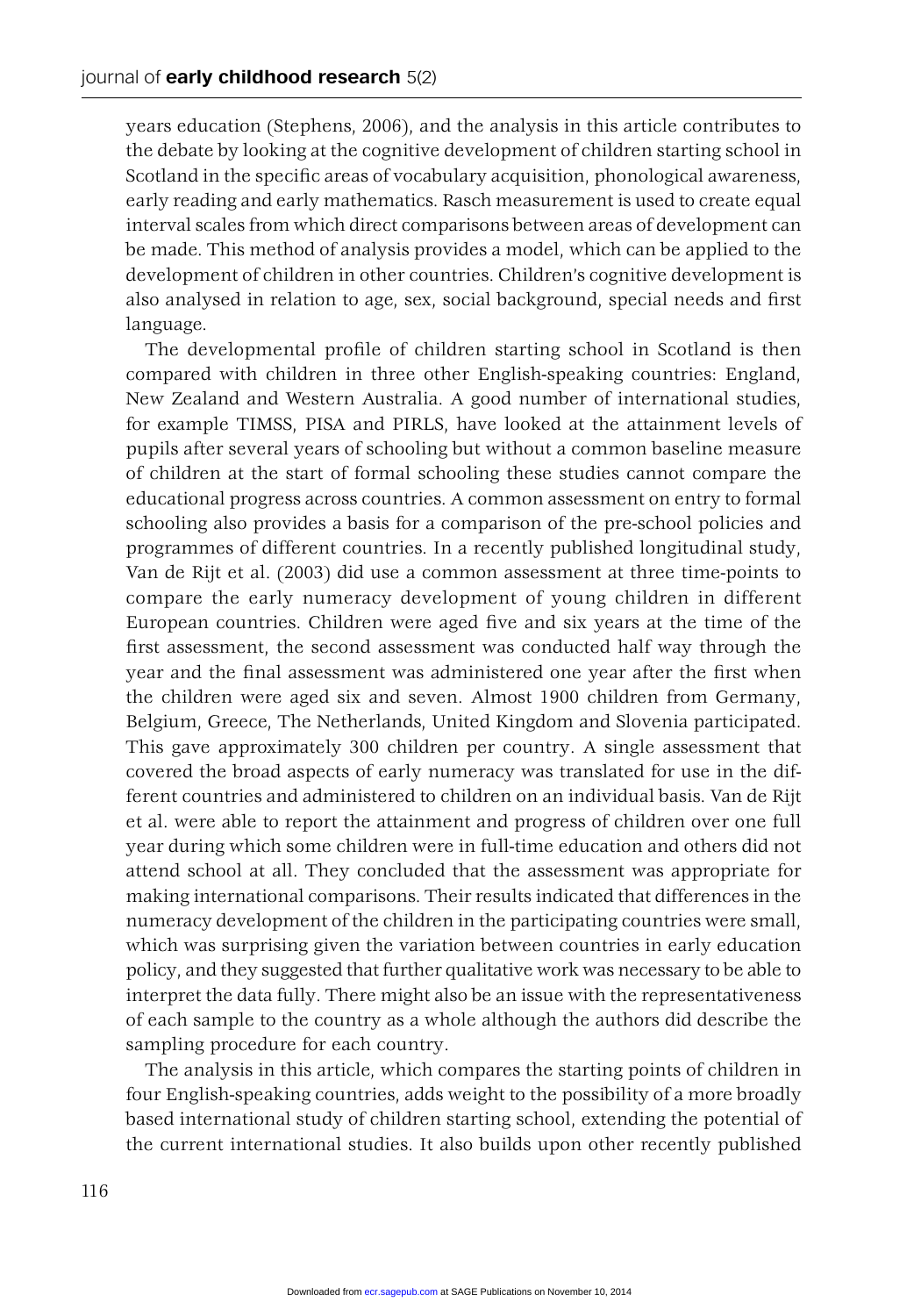work (Tymms et al , 2004; Tymms and Merrell, 2004; Van de Rijt et al., 2003) by using larger sample sizes.

#### **measures**

The PIPS On-entry Baseline Assessment is one of several projects run from the Curriculum, Evaluation and Management (CEM) Centre at Durham University (CEM Centre, 2005; Fitz-Gibbon, 1996; Tymms, 1999a; Tymms and Coe, 2003), which aim to provide schools with data on the attainment, progress and attitudes of their pupils. The CEM Centre provides assessments and monitoring systems for children aged 3–18 years. Schools (and sometimes whole education authorities) subscribe to the projects. The CEM Centre provides the necessary assessments and then marks and analyses the data for schools, and provides them with standardized feedback on the attainment, attitudes and progress of their pupils. As a result of the service, the CEM Centre holds large longitudinal datasets that can be further analysed for research purposes such as this article. One particular assessment, the PIPS On-entry Baseline Assessment (PIPS-BLA) is administered within the first six weeks of a child starting compulsory education. The assessment, which is computer-delivered, is administered individually and the whole procedure takes approximately 20 minutes per child. It is used in several countries around the world<sup>1</sup> with translations and cultural adaptations being made where necessary. Children start school at different ages in different countries and an explanation of how this is controlled for will be provided in later sections.

The content of the PIPS-BLA is based on those factors which previous research has shown to be the best predictors of later success or difficulty at school (for a review of the relevant literature, see Tymms and Middleton, 1995; Tymms, 1999b). These reflect the general developmental level of a child rather than the outcome of any specific curriculum, which is important for an assessment given at the start of school. The style of presentation of the assessment has been designed to be attractive and appealing to children, and teachers have repeatedly reported that children find the experience of completing the PIPS-BLA an enjoyable one.

The following areas are assessed:

- Writing the child is asked to write his/her own name and the quality of writing is scored against examples.
- Vocabulary the child is asked to identify objects embedded within a picture.
- Ideas about reading assesses concepts about print.
- Repeating Words the child hears a word and is asked to repeat it in this assessment of phonological awareness.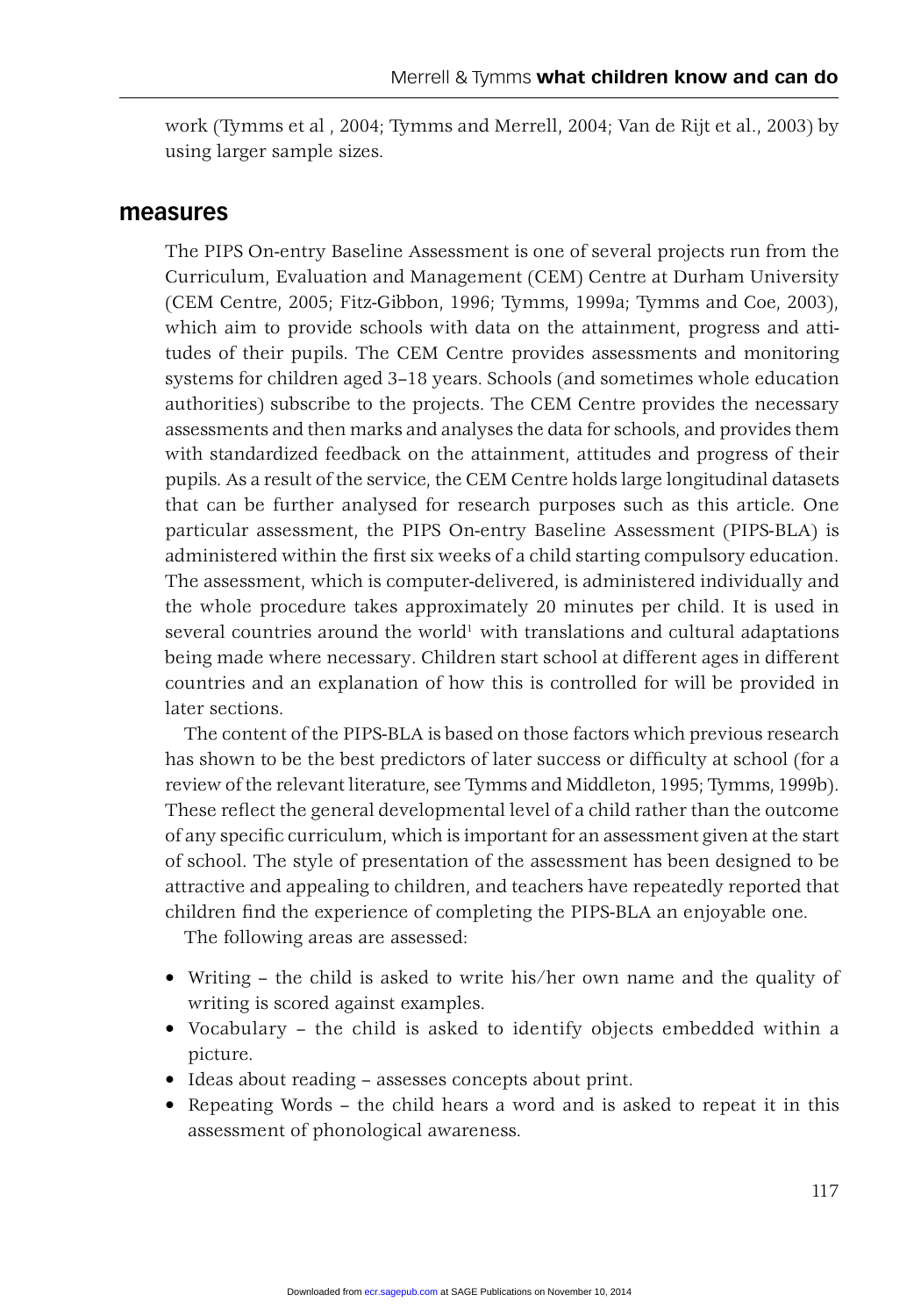- Rhyming Words the child selects a word to rhyme with a target word from a choice of three options in this assessment of phonological awareness.
- Letter identification a fixed order of mixed upper and lower case letters.
- Word recognition and reading. This starts with word recognition and moves on to simple sentences that the child is asked to read aloud. The words within these sentences are high frequency and common to most reading schemes. This is followed by a more difficult comprehension exercise which requires the child to read a passage and at certain points select one word from a choice of three that best fits that position in the sentence.
- Ideas about mathematics assessment of understanding of the vocabulary associated with mathematical concepts.
- Counting and Numerosity the child is asked to count four objects. These disappear from the screen and then the child is asked how many objects they saw. This is repeated with seven objects.
- Sums addition and subtraction problems presented without symbols.
- Shape identification.
- $\bullet$  Digit identification single, two digits and three digits.
- Maths problems including sums with symbols.

The computer program presents the child with questions (aurally) and depending on the nature of the question, the child responds either by pointing to the answer from the choice of options on the screen or by saying the answer. The teacher controls the pace of the assessment and records the child's response on-screen. The program selects the next appropriate question. The way that the assessment works is illustrated by referring to the section relating to vocabulary. In this section a child is shown a scene and asked to point to an item in that scene. The first scene is of a kitchen and for the first item the child is asked to identify the 'carrots'. The program continues with further, progressively more difficult, vocabulary items until finally it becomes too difficult for the child. At that point the program moves onto the next section. Each section operates independently using a bank of items, which are presented to the child in an order of increasing difficulty. It follows a pre-determined 'stopping rule' sequence. When a child gets three consecutive items wrong or four wrong altogether in a section, the program moves straight on to the next section.

The PIPS-BLA is extremely reliable. In England, the overall test–retest reliability (excluding phonological awareness) is 0.98. This high test–retest reliability has been found in other countries too (see, for example, Van der Hoeven-van Doornum, 2005). The test–retest reliability of the phonological awareness section was somewhat lower at 0.63. The internal reliabilities for the subscales analysed in this report are as follows: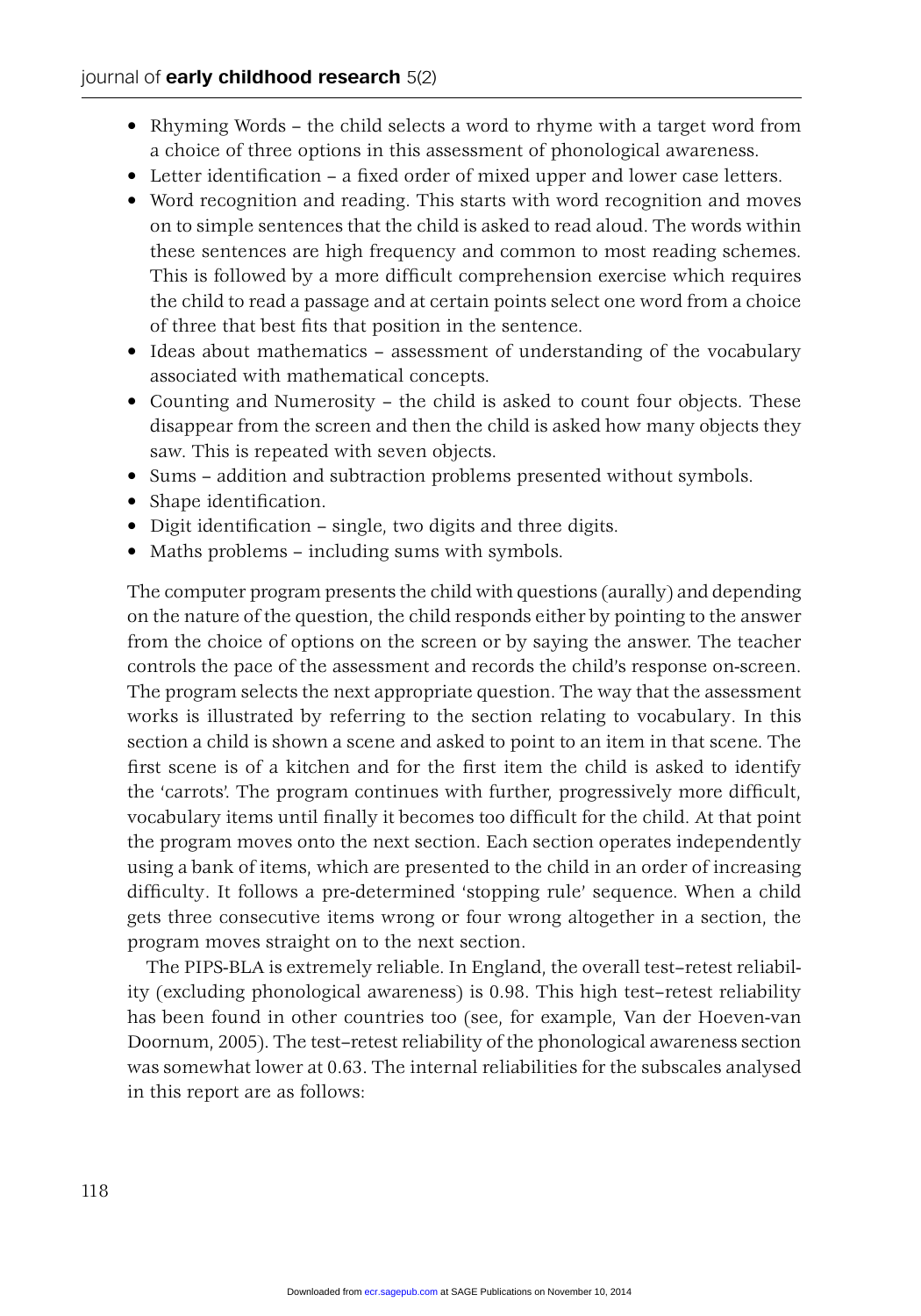|  |  |  | Merrell & Tymms what children know and can do |  |  |  |  |
|--|--|--|-----------------------------------------------|--|--|--|--|
|--|--|--|-----------------------------------------------|--|--|--|--|

|                                | Number of items | Chronbach's Alpha |
|--------------------------------|-----------------|-------------------|
| <b>Vocabulary</b>              | 23              | 0.86              |
| <b>Phonological awareness</b>  | 17              | 0.86              |
| Concepts about print           | 10              | 0.76              |
| Letter identification          | 26              | 0.97              |
| Word recognition and sentences | 20              | 0.93              |
| Ideas about maths              | 7               | 0.60              |
| Counting and numerosity        | 4               | 0.83              |
| Simple sums                    | 8               | 0.83              |
| Digit identification           | 21              | 0.91              |
| Shape identification           | 5               | 0.62              |
| Maths problems                 | 24              | 0.78              |
| $\text{Reading}^2$             |                 | 0.95              |
| Mathematics <sup>3</sup>       |                 | 0.93              |

The reliability of some of the sub-scales is quite low because there are so few items in them, however the scales that form the main focus of this article (vocabulary, reading, phonological awareness and mathematics) are high, reading and mathematics particularly so.

The PIPS-BLA recognizes the importance of, and assesses, personal, social and emotional development, attitudes and behaviour although these are not analysed or discussed in this article.

#### **sample**

This study was restricted to children who completed the PIPS-BLA in the 2002–3 academic year and whose first language was English. Sample sizes for each country are indicated in Table 1.

Schools use the PIPS-BLA with all children in a year-group and do not select or exclude particular sub-sets, such as children with special educational needs. The data from England and Scotland were representative of each country<sup>4</sup> but the Western Australia and New Zealand samples were not guaranteed to be representative of those countries as a whole. The schools in those two countries

|  | table 1 samples of children in 2003 whose first language was English |  |  |  |  |  |  |  |
|--|----------------------------------------------------------------------|--|--|--|--|--|--|--|
|--|----------------------------------------------------------------------|--|--|--|--|--|--|--|

| Country           | Number of pupils |
|-------------------|------------------|
| Scotland          | 8,652            |
| England           | 65,258           |
| Western Australia | 10,630           |
| New Zealand       | 5,870            |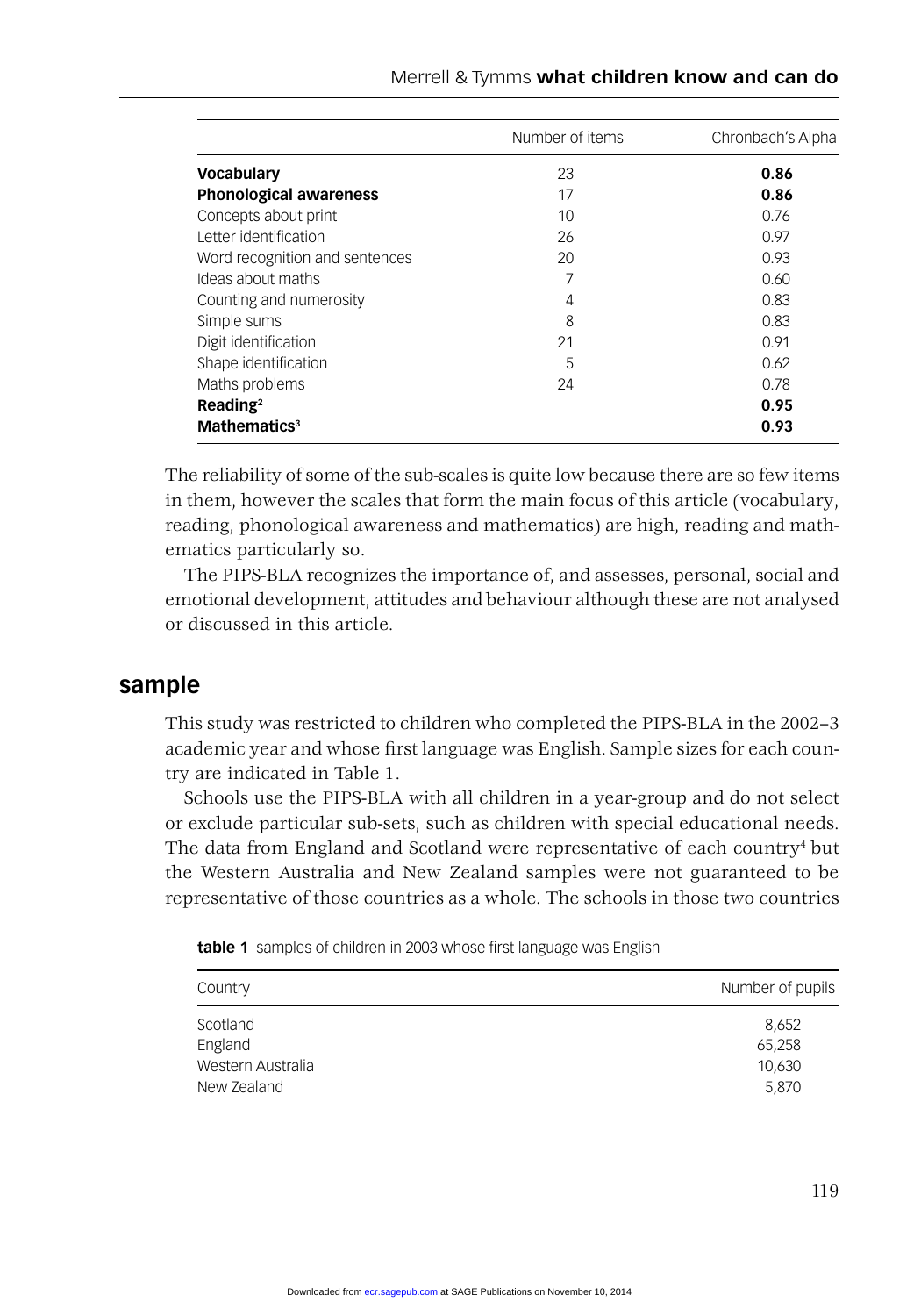joined the PIPS project by choice and their national representativeness has yet to be demonstrated.

#### **analysis**

#### **part 1: the cognitive profile of children starting school in Scotland**

What do children know and what can they do when they start school in Scotland? Rasch measurement was used to estimate the relative difficulties of the items for the entire PIPS-BLA and for each section separately. Rasch measurement orders items on an equal interval scale which is measured in logits. An everyday example of an equal interval scale is a ruler, which measures the length of objects in centimetres. However, unlike the measurement of length on a ruler, the logit values are calculated using the probability of success or failure on each assessment item. (For further information about Rasch measurement see Bond and Fox, 2001.) A logit value of zero was chosen to represent the mean of the item difficulty estimates and the more positive the logit value, the more difficult the item in relation to others in the assessment. The more negative the logit value, the easier the item in relation to others in the assessment. A great advantage of Rasch measurement is that children can be placed on the same scale as the items and a distribution of their abilities plotted alongside the item difficulties.

Figure 1 gives an overview of the range of development of children on entry to school. It takes examples of items from each of the reading and phonological awareness, mathematics and vocabulary sections. Items are ordered from the most difficult (highest logit value) to the easiest (lowest logit value) and the distribution of pupils' scores is plotted alongside. Next to the logit scale, the letter 'M' on the right side of the dividing line shows the position of the mean of the item difficulties and the 'M' on the left side of the dividing line shows mean of the pupil abilities. The Figure indicates that children of average ability are very likely to be able to: count to at least seven, identify all single digit numbers and name about half the letters. Technically, when a child's name appears opposite an item she or he has a 50:50 chance of getting the item right. The further a child is above an item the greater the chance he or she has of being able to answer it correctly and vice versa.

### how does the cognitive profile vary?

How does the cognitive profile vary by key factors? Data on age, gender, home background and pre-school experience were collected at the time of the PIPS-BLA and the analyses below show how the cognitive profile varies in relation to these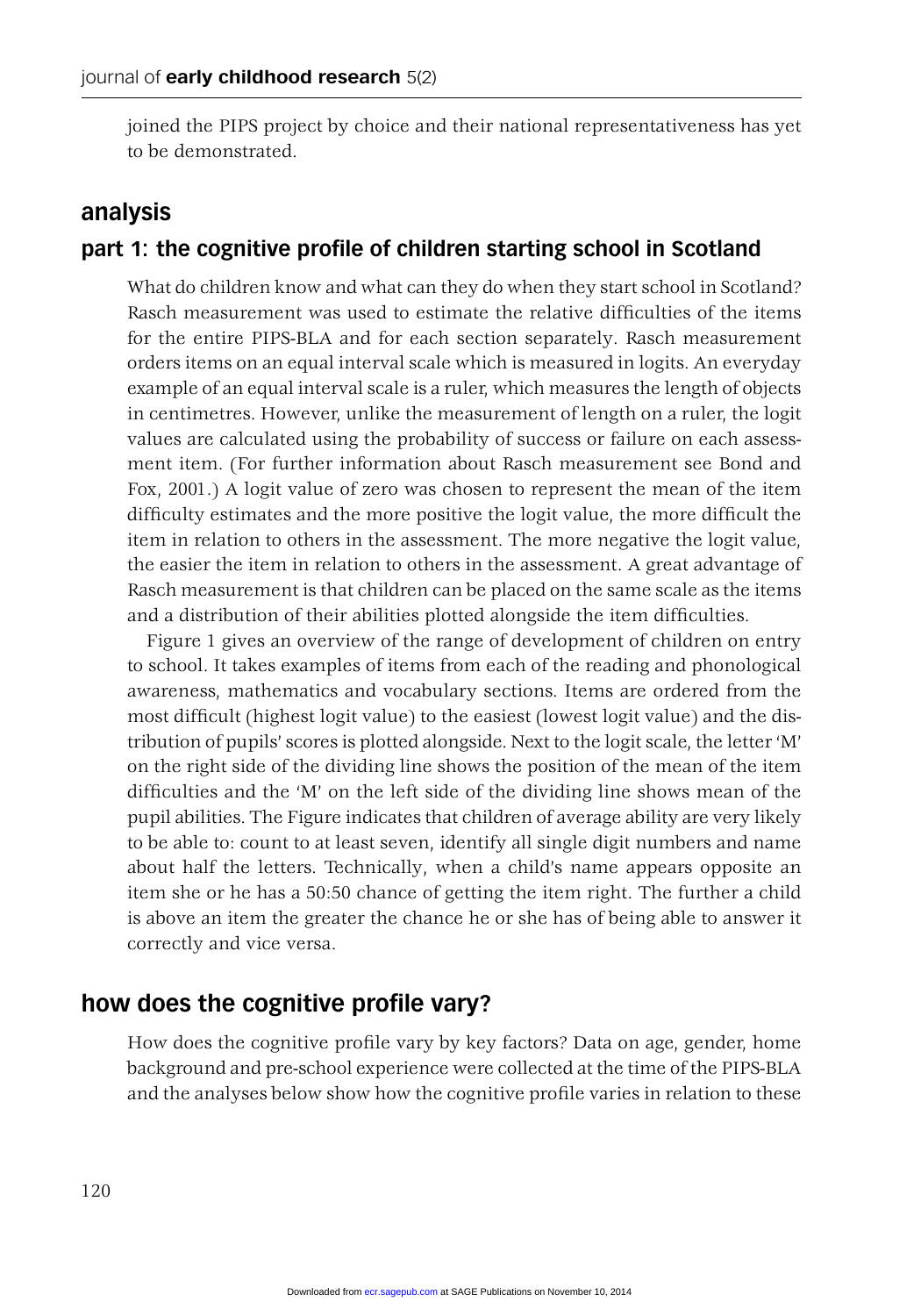| Logits | <b>Distribution</b><br>οf             |                                                | <b>Map of items</b><br><b>Difficult</b>                                                                                                                                   |
|--------|---------------------------------------|------------------------------------------------|---------------------------------------------------------------------------------------------------------------------------------------------------------------------------|
|        | children                              |                                                |                                                                                                                                                                           |
|        |                                       |                                                |                                                                                                                                                                           |
| 6      |                                       | +                                              | $42 - 17 = ?$                                                                                                                                                             |
|        |                                       | $\mathsf{l}$                                   | What is 21 more than 32?                                                                                                                                                  |
| 5      |                                       | +                                              | What is 8 more than 13? What is a quarter of 8?                                                                                                                           |
| 4      |                                       | $\mathsf{I}$<br>I<br>T<br>+                    | $15+21=?$<br>What is half of six?                                                                                                                                         |
|        |                                       | $\overline{1}$<br>$\mathbf{I}$<br>$\mathbf{I}$ | $9 - 6 = ?$<br>$7 + 3 = ?$                                                                                                                                                |
| 3      |                                       | $\ddot{}$<br>T<br>$\mathsf{I}$                 | What is 3 more than 8?<br>Point to some cosmetics.                                                                                                                        |
| 2      | - #<br>- ##<br>- ###<br>####          | L<br>$\ddot{}$<br>L<br>T                       | Read simple sentences, e.g. 'The cat went for a walk'.<br>Identify several two-digit numbers.<br>Read high-frequency words, e.g. dog, tree.<br>Point to a capital letter. |
| 1      | . ######<br>. ########<br>. ######### | $\mathbf{I}$<br>+<br>L                         | Point to a microscope.                                                                                                                                                    |
|        | . ############<br>. ############      | T<br>$\mathbf{L}$                              | Identify all letters.<br>Point to a hexagon.<br>0 #############M+MIdentify approximately half of letters.                                                                 |
|        | . ##########<br>. #########           | $\mathbf{I}$<br>$\mathbf{I}$                   | Do informally presented subtraction problems.<br>Repeat 3-syllable words correctly.                                                                                       |
| -1     | #######<br>. ######                   | $\mathbf{I}$<br>$+$                            | Identify all single digits.<br>Understand meaning of maths concepts such as 'most' and 'least'.<br>Point to first letter of his/her first name.                           |
|        | ####<br>.###<br>- ##                  | $\mathbf{I}$<br>$\mathbf{I}$<br>$\mathbf{I}$   | Detect some rhyming words.<br>Count to 7 and recall counting 7 objects.                                                                                                   |
| -2     | - #<br>- #                            | +<br>$\mathbf{I}$                              | Identify half of single digits.                                                                                                                                           |
|        |                                       | $\overline{\phantom{a}}$<br>T                  | Count to 4                                                                                                                                                                |
| -3     |                                       | +<br>T<br>$\mathsf{I}$                         | Point to some cherries.<br>Point to a kite.                                                                                                                               |
| -4     |                                       | $\mathbf{I}$<br>$\ddot{}$<br>T<br>I            | Understand the meaning of maths concept of 'smallest'.<br>Point to someone writing and someone reading.                                                                   |
| -5     |                                       | $\mathsf{I}$<br>$\ddot{}$                      | Point to a fork.<br>Point to some carrots.                                                                                                                                |

figure 1 cognitive profile of children starting school in Scotland

Easy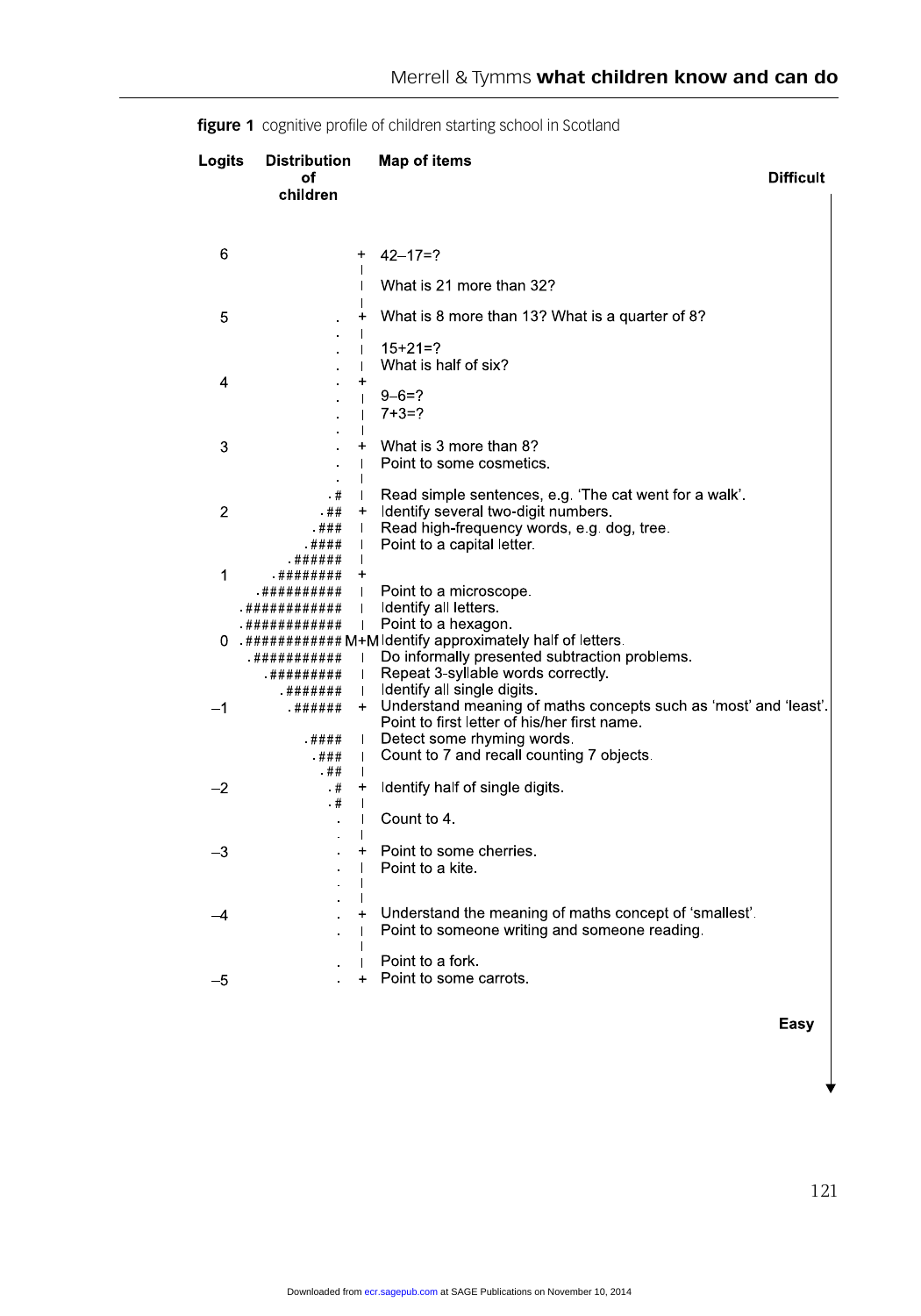variables. All results were significant (differences between means and standard deviations) at least at the 0.01 level unless otherwise stated.

#### **sex**

Table 2 (sex) indicates the advantage to girls over boys in standard deviation units (effect sizes<sup> $5$ </sup>) for the four areas being considered.

In general, the girls started school in Scotland a little ahead of the boys, although in mathematics there was no difference. The greatest difference between boys and girls was in the reading section where there was an advantage of about a fifth of a standard deviation. There was a similar but slightly smaller advantage in phonological awareness and in vocabulary it was just 0.06 of a standard deviation, which was statistically significant but educationally not important. It is worth pointing out also that the spread of scores for the girls was less than boys for both vocabulary and for mathematics, although not for phonological awareness or for reading. The implication of the standard deviation differences is that the girls form a more homogeneous group than the boys. Extreme scoring groups, the very highest and the very lowest, will have a greater preponderance of boys amongst them. For example, in the dataset considered here amongst those with the top 5 per cent of scores for mathematics 64 per cent were boys. In the bottom 5 per cent the figure was 54 per cent boys.

| Section                | Advantage to girls | SD boys | SD girls |
|------------------------|--------------------|---------|----------|
| Vocabulary             | 0.06               | $1.00*$ | 0.97     |
| Phonological awareness | 0.15               | $0.97*$ | $0.97*$  |
| Reading                | 0.21               | $1.00*$ | $0.99*$  |
| <b>Mathematics</b>     | $0.00*$            | $1.05*$ | 0.95     |

|  | table 2 sex |
|--|-------------|
|  |             |

\*Not significant

#### **home background**

Home background has long been established as being an important variable when looking at children's performance at school, especially when no earlier cognitive measure is available. There are a variety of ways of looking at home background and a widely used measure in the UK is the entitlement to free school meals (FSM), which gives a dichotomous outcome. In the UK, children from families with a low financial income are entitled to receive a mid-day meal at school free of charge each day and therefore FSM is a crude indicator of the level of deprivation of a child. Table 3 shows the advantage to children without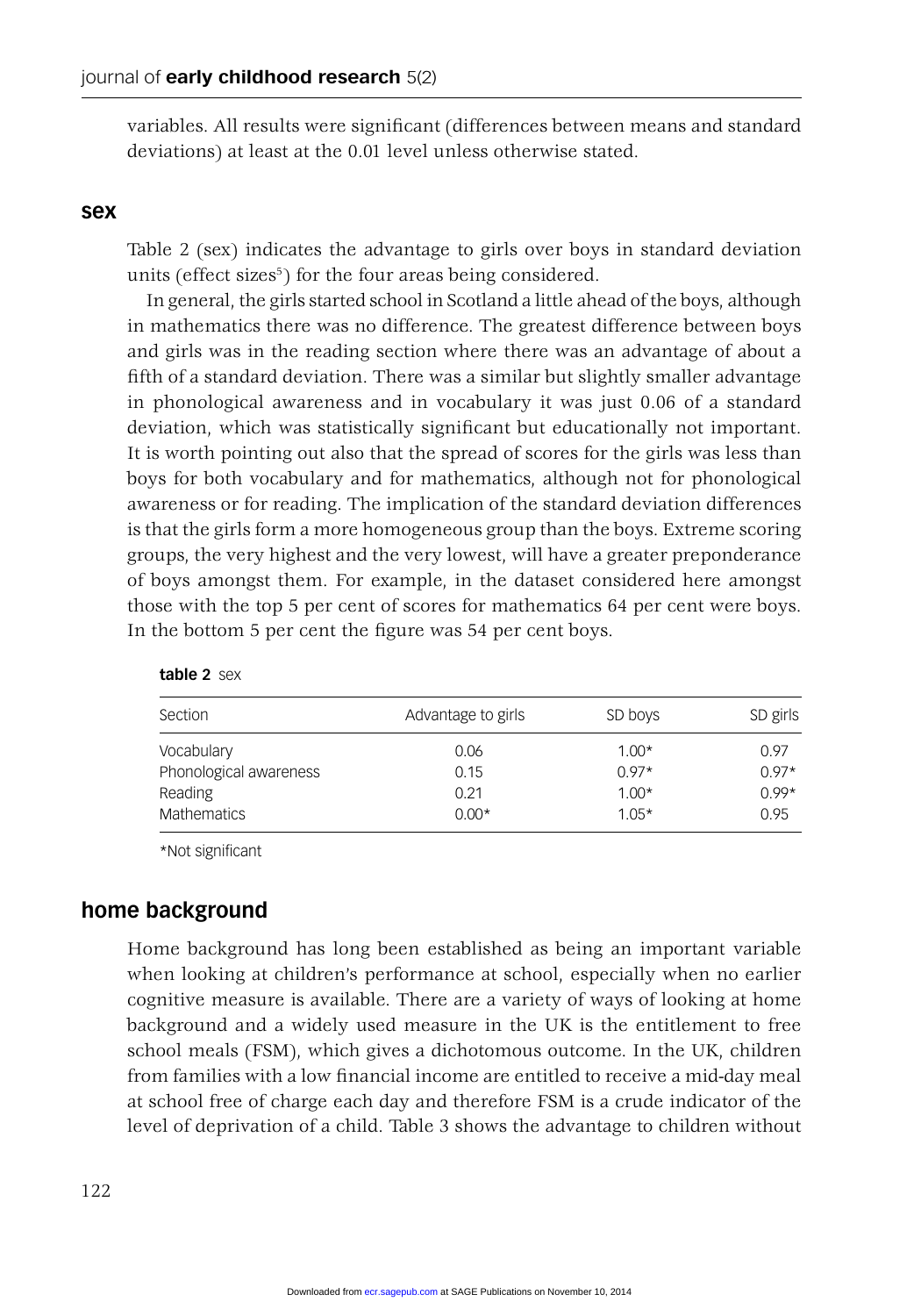entitlement to free school meals over those with entitlement in standard deviation units (effect sizes) for the four areas being considered.

| Section                | Advantage to those<br>without free meals | SD with FSM | SD no FSM |
|------------------------|------------------------------------------|-------------|-----------|
| Vocabulary             | 0.62                                     | $0.99*$     | $0.97*$   |
| Phonological awareness | 0.45                                     | $1.01*$     | $0.96*$   |
| Reading                | 0.69                                     | $0.97*$     | $0.98*$   |
| <b>Mathematics</b>     | 0.68                                     | $1.04*$     | $0.99*$   |

|  |  | table 3 home background |
|--|--|-------------------------|
|--|--|-------------------------|

\*Not significant

Quite clearly in each of the four sections there were large differences between the average scores of pupils from the groups with and without entitlement to free school meals. This was most noticeable for reading and mathematics where the difference amounted to nearly 7/10 of a standard deviation and almost as much in vocabulary and rather less in phonics. It might be that it was rather less in phonological awareness because that part of the assessment only contained 17 items and was less reliable than the other measures. The overall general pattern averages out at about 7/10 of a standard deviation.

#### **pre-school experience**

Contrary to expectations, the relationship between the amount of pre-school experience and PIPS-BLA scores was weak as shown in Table 4. The amount of pre-school experience recorded varied from zero full-time terms to six and it was expected that a strong relationship would be found. On analysis, only a minimal link was found for mathematics (0.03 of a standard deviation unit per term). For a child attending pre-school for six terms the advantage was 0.18 standard deviation units, which is not of great educational importance. By comparison, in

| Section                | Advantage for<br>each term in pre-school | Comparative result<br>from England |  |
|------------------------|------------------------------------------|------------------------------------|--|
| Vocabulary             | $0.01*$                                  | 0.10                               |  |
| Phonological awareness | $0.01*$                                  | 0.07                               |  |
| Reading                | $0.01*$                                  | 0.10                               |  |
| <b>Mathematics</b>     | 0.03                                     | 0.11                               |  |

|  | table 4 pre-school experience |
|--|-------------------------------|
|  |                               |

\*Not significant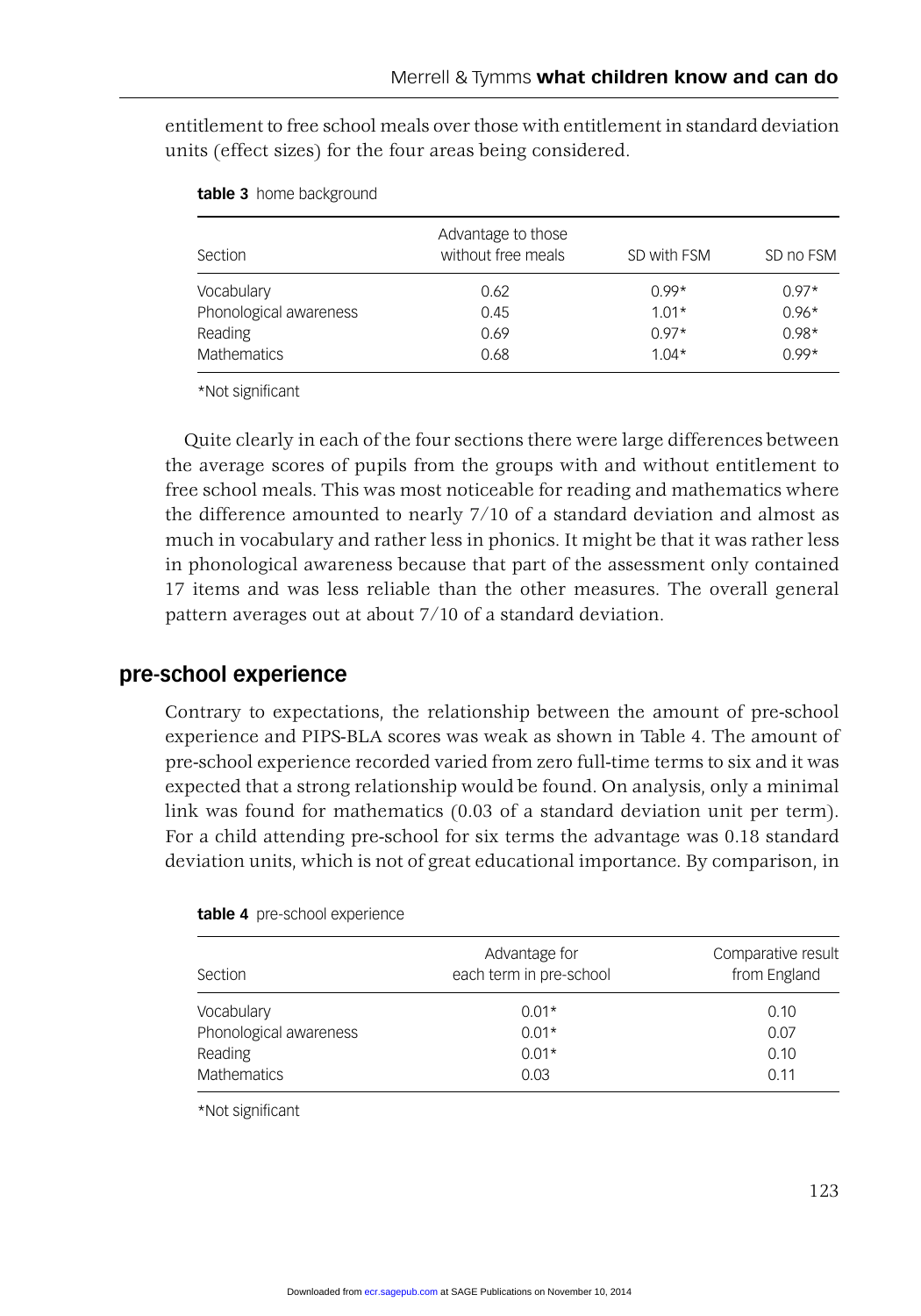



England a very clear and uniform relationship was found in the same year group amounting to typically around 0.1 standard deviation unit per term of attendance at pre-school. Figures 2 and 3 show a very strong and clear relationship between mathematics and the amount of pre-school in England but not for Scotland. The values on the Y-axis of Figures 2 and 3 are mean scores with error bars denoting the 95 per cent confidence interval. To find such a weak relationship effect is a little odd and at this stage no clear explanation is apparent. The pre-school curriculum in Scotland focuses on learning through play and might emphasize the development of different skills to the curriculum in England, however, the Foundation Stage in England also places importance on child development, practical play and outdoor activity, and indeed Taylor Nelson Sofres and Aubrey (2002) found from a survey conducted in 2001 of head-teachers and teachers that that ethos was supported. Further qualitative research is necessary to explore the possible reasons for this finding.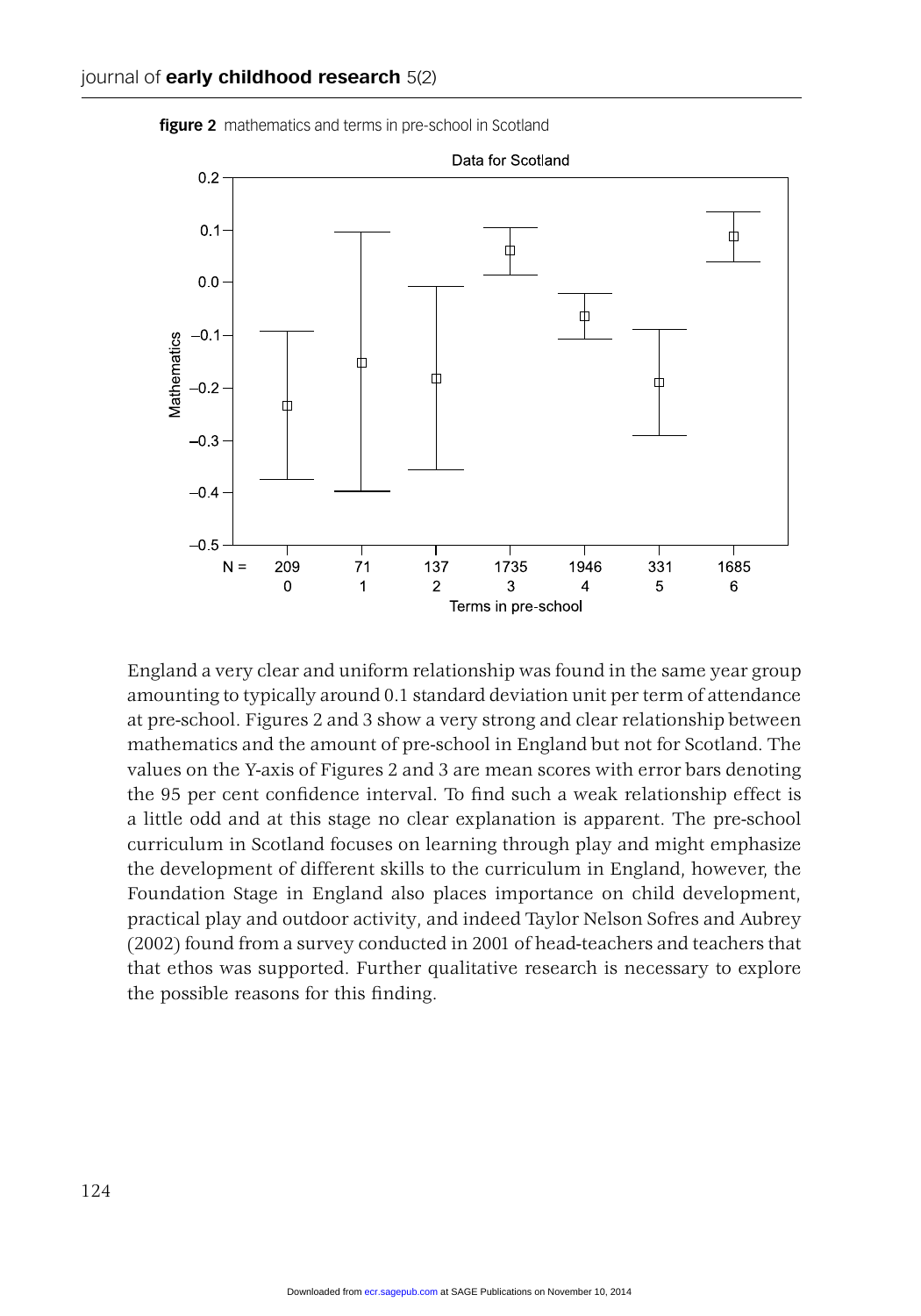figure 3 mathematics and terms in pre-school in England



#### **age**

The effect sizes reported in Table 5 are the difference in scores between the youngest children (four and a half years old) and the oldest children (five and a half years old) starting school in Scotland. These are compared with children starting school in England (age four and five, respectively) for each section of the PIPS-BLA.

| Section                | Scotland<br>Gain per year | England<br>Gain per year |
|------------------------|---------------------------|--------------------------|
| Vocabulary             | 0.41                      | 0.66                     |
| Phonological awareness | 0.34                      | 0.68                     |
| Reading                | 0.56                      | 0.85                     |
| <b>Mathematics</b>     | 0.66                      | 0.98                     |

| table 5 age |
|-------------|
|-------------|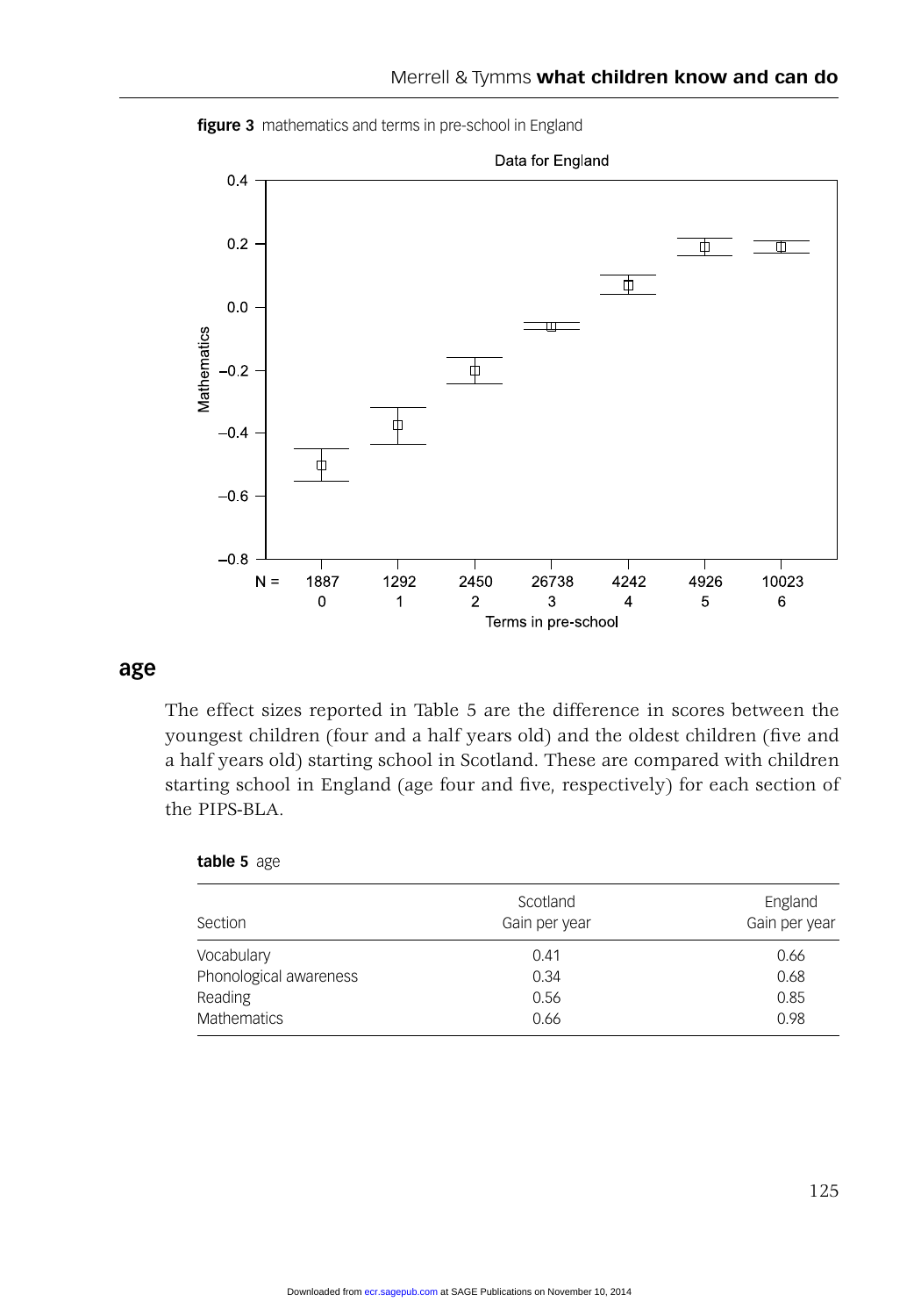Clearly the age of children is of considerable importance in their cognitive development. To quantify the relationship between age and measured attainment, regression analyses were carried out to estimate the difference that a year makes. That is essentially the difference between youngest and the oldest children starting school in Scotland. Comparing the youngest with the oldest, the difference amounts to about half a standard deviation unit. The difference was slightly higher for mathematics, rising to two thirds of a standard deviation, and a little less for phonological awareness and vocabulary. Generally, the pattern can be translated into a figure of about 0.05 per month. There was a stronger relationship in England. That is to be expected, at least to some extent, since the mean age of children starting school was lower than in Scotland and age is a more important factor for younger children than older.

#### **summary**

#### **what children know and can do when they start school in Scotland**

In the first part of this analysis the PIPS-BLA was used to describe what children know and can do when they start school in Scotland. This was presented in charts derived from Rasch analyses. It showed a very large range of cognitive development. In the top 1 per cent were fluent readers and children who were very adept at working with numbers and had extensive vocabularies. They could read passages which included words such as 'everyone' and do problems such as 'What is 3 fewer than 7?' In the lowest 1 per cent were children whose progress towards literacy had reached the stage of recognizing the activities of reading and writing without themselves having skills in those activities. They knew mathematically relevant words such as biggest and smallest but had difficulty counting just a few objects.

The age, sex and home background of the children showed systematic links to their developmental levels.

There was no difference between girls and boys in their average starting points for mathematics but older children and those from more affluent homes had higher starting points. The amount of pre-school experience was positively related to the starting point in mathematics, but to a very small extent. Important though age and home background were, they were small in comparison to the very large differences between pupils more generally. Similar results were found for vocabulary, reading and phonological awareness.

One surprising result was the very weak relationship found between the amount of pre-school experience and the PIPS-BLA scores at the start of compulsory education in Scotland.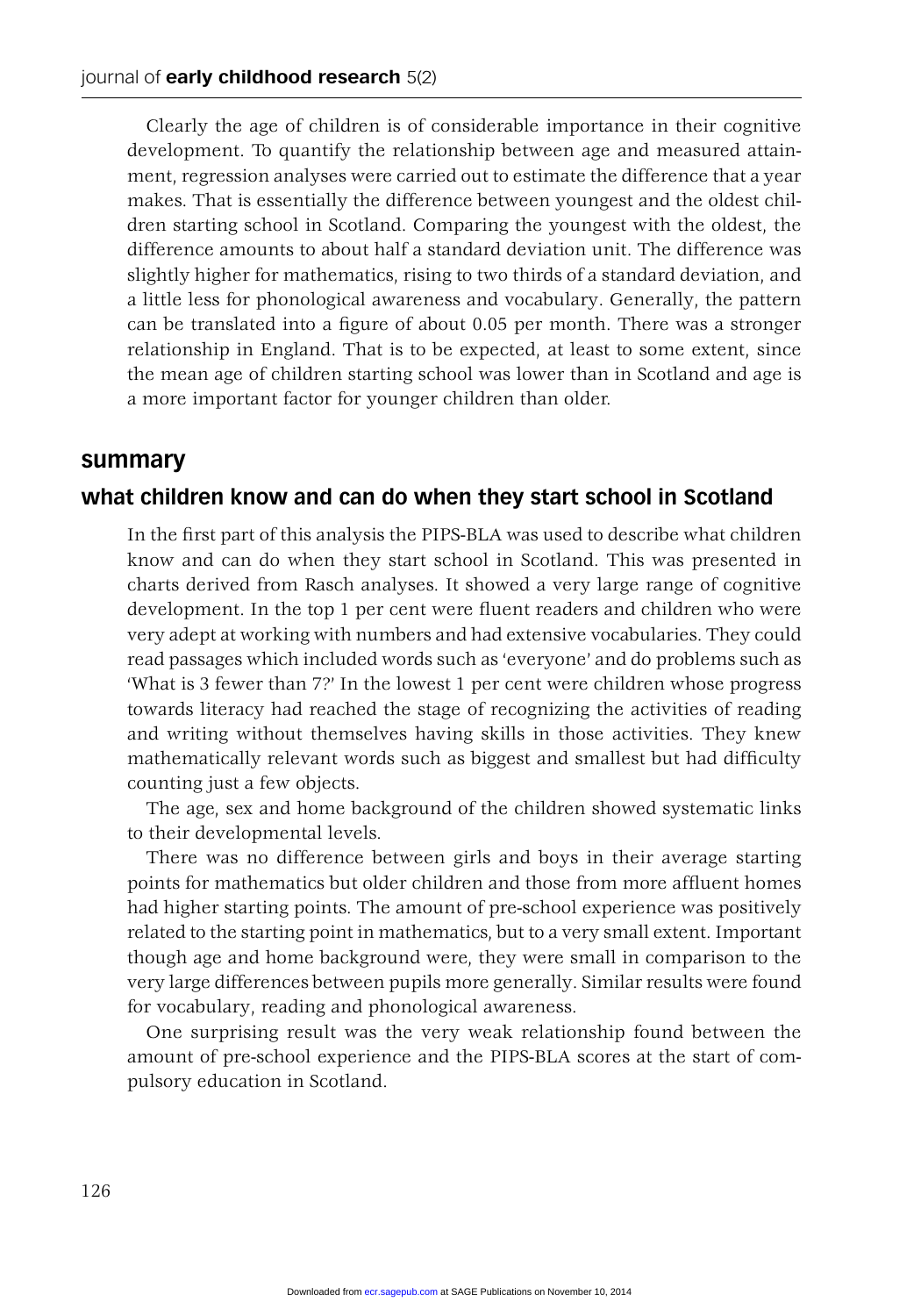#### **part 2: do children starting school in England, New Zealand, Scotland and Western Australia have the same age related development profi le?**

In this section the starting points of children in England, New Zealand (NZ), Scotland and Western Australia (WA) are compared.

Before starting the comparative analyses, Rasch measurement was used to scale the items in the four sub-tests independently within each country. The relative difficulties of the items for the four countries were then compared. The purpose was to identify any items in the assessments that functioned differently between countries. The results showed very few differences. The strongest agreements were in mathematics, where the correlations of the difficulties of the items in the four countries were all 0.99. This is so high that no further preliminary action was needed before making comparisons.

The difficulties of the reading items were also strongly related but not quite so strongly. The correlations between countries for the reading, vocabulary and phonological awareness sections are shown in Tables 6, 7 and 8, respectively.

|                     | <b>WA</b> | <b>NZ</b> | England |
|---------------------|-----------|-----------|---------|
| <b>NZ</b>           | 0.99      |           |         |
|                     | 0.97      | 0.96      |         |
| England<br>Scotland | 0.96      | 0.94      | 0.99    |

**table 6** correlation between difficulties of 56 reading items<sup>a</sup>

**table 7** correlation between difficulties of 17 vocabulary items<sup>a</sup>

|                     | <b>WA</b> | <b>NZ</b> | England |
|---------------------|-----------|-----------|---------|
| <b>NZ</b>           | 0.96      |           |         |
|                     | 0.97      | 0.96      |         |
| England<br>Scotland | 0.95      | 0.96      | 0.99    |

**table 8** correlation between difficulties of 17 phonological awareness items<sup>a</sup>

|                     | <b>WA</b> | <b>NZ</b> | England |
|---------------------|-----------|-----------|---------|
| NZ                  | 0.98      |           |         |
|                     | 0.96      | 0.98      |         |
| England<br>Scotland | 0.91      | 0.91      | 0.95    |

<sup>a</sup> A few infrequently presented items with large errors were omitted.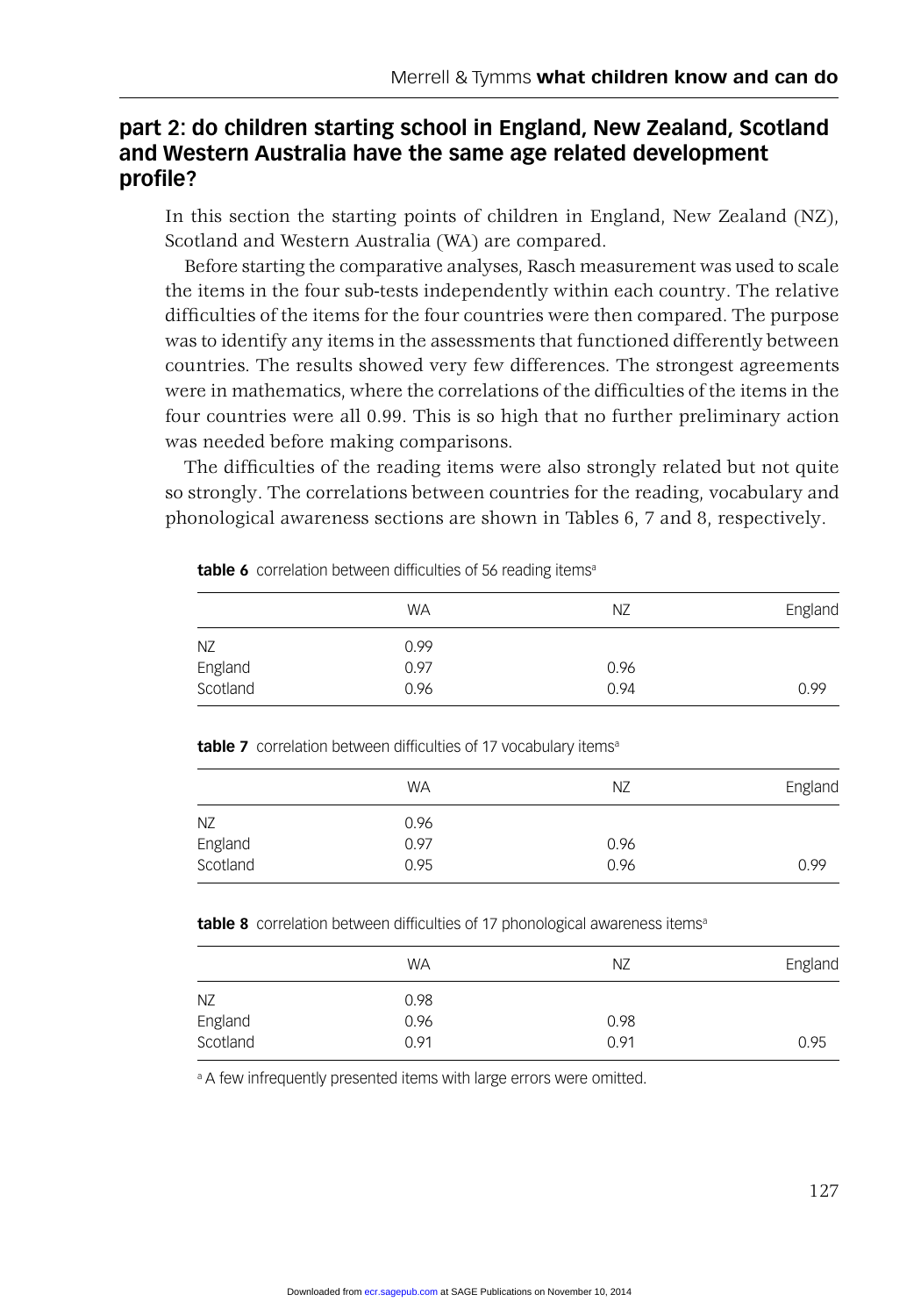The lowest correlation was for the item difficulties between Scotland and New Zealand but the figure  $(0.94)$  was felt to be sufficiently high to allow further analysis to proceed.

A similar analysis for the vocabulary items showed that two words were particularly difficult in the antipodes compared with the UK. They were pigeon and wasp and therefore these were excluded from further analysis. The correlations, excluding these items, are shown in Table 7.

As with the reading correlations it was felt that the lowest figure  $(0.95)$  was sufficiently high to proceed with further analysis.

The phonological awareness section was less satisfactory as the correlations in Table 8 show. The correlations between the item difficulties for Scotland and the other countries might appear to be high for social science work but figures of 0.91 leave something to be desired as a basis for comparing countries and the correlations with Scottish data were the lowest in the table. Further, when the difficulties of specific items were compared it was not possible to pick out just one or two items as being problematic with a view to dropping them from the analysis. The point of this analysis was to ascertain if any items seemed to be culturally biased and relatively more easy or difficult for children in a particular country. The items in the phonological awareness section gave different outcomes for pupils in Scotland compared with pupils in England and New Zealand and as a result it was thought to be inappropriate to proceed with comparisons of that section.

For each of the three other sections (mathematics, reading and vocabulary) the datasets for Western Australia, New Zealand, England and Scotland were combined and then Rasch scales were created. The children were then put into 11 age categories corresponding to increments of 3 months each. The lowest had a mean age of 4.2 years and the highest of 6.6 years. The average scaled scores were then plotted against age to produce Figures 4, 5 and 6 below.

The first thing to notice from the figures is the difference in the age of children starting school in different countries. The pupils in England tend to be the youngest although there is some overlap with Scotland and New Zealand. The New Zealand sample is quite interesting in that all children start school immediately after their fifth birthday. The three charts show generally very similar patterns indicating that the cognitive growth patterns of children whose first language is English are similar in Scotland when compared with England, Western Australia and New Zealand. But, despite the general pattern, there were differences and these are examined in more detail below.

The vocabulary scores rise steadily with age and the four countries are very much in line with one another. There is a suggestion that the vocabulary scores of the younger children in Scotland are higher than similar children from England but this is just a suggestion.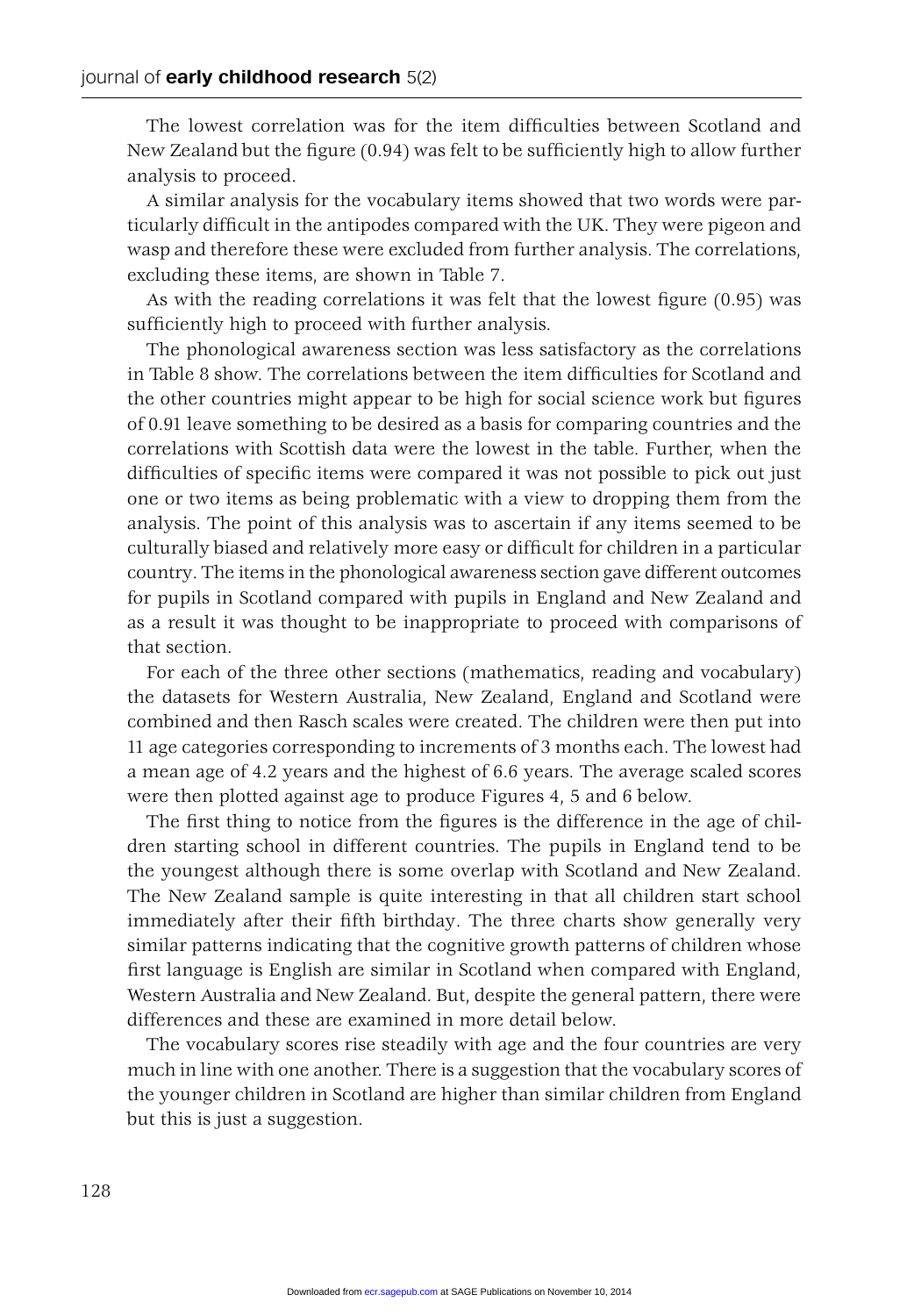



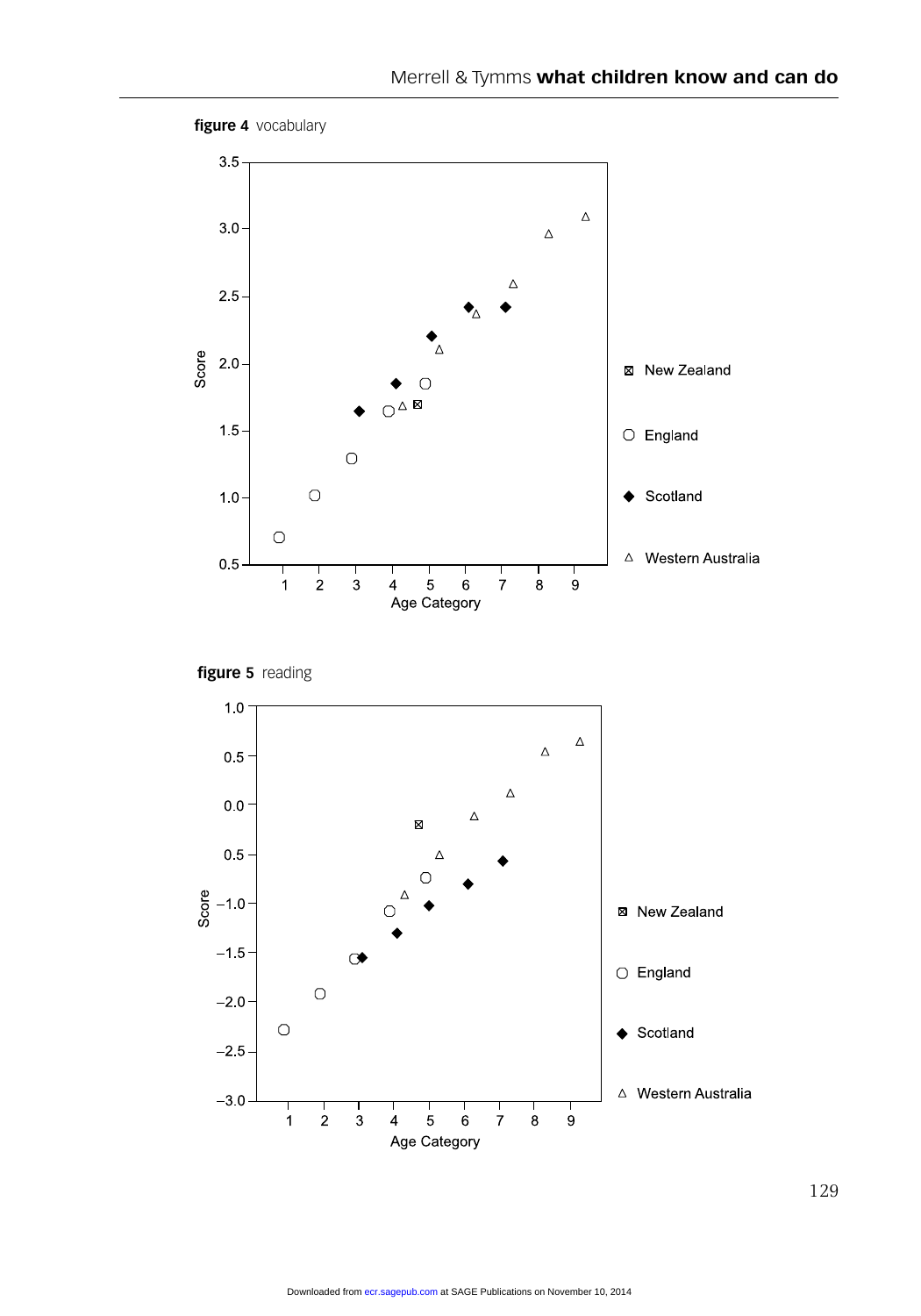

The reading chart shows some clear differences from the vocabulary chart. The Scottish children now fall increasingly behind the children from the three other countries as the age increases. The English and Western Australian results form an unbroken continuum and the New Zealand scores are higher. The younger Scottish children are in line with the scores of children of the same age in England but for the oldest children there is a discrepancy of 0.38 standard deviation units (effect size) or just over five months of development compared with similarly aged children in Western Australia.

The pattern for mathematics is very similar to the pattern for reading. The English and Western Australian children follow a continuum and the Scottish children show increasing discrepancies from Western Australia for older children. For the oldest group starting school in Scotland there is a discrepancy of about 0.31 standard deviation units (effect size). This is equivalent to nearly four months of development. Unlike the reading data, the New Zealand results for mathematics are in line with the results for the other countries.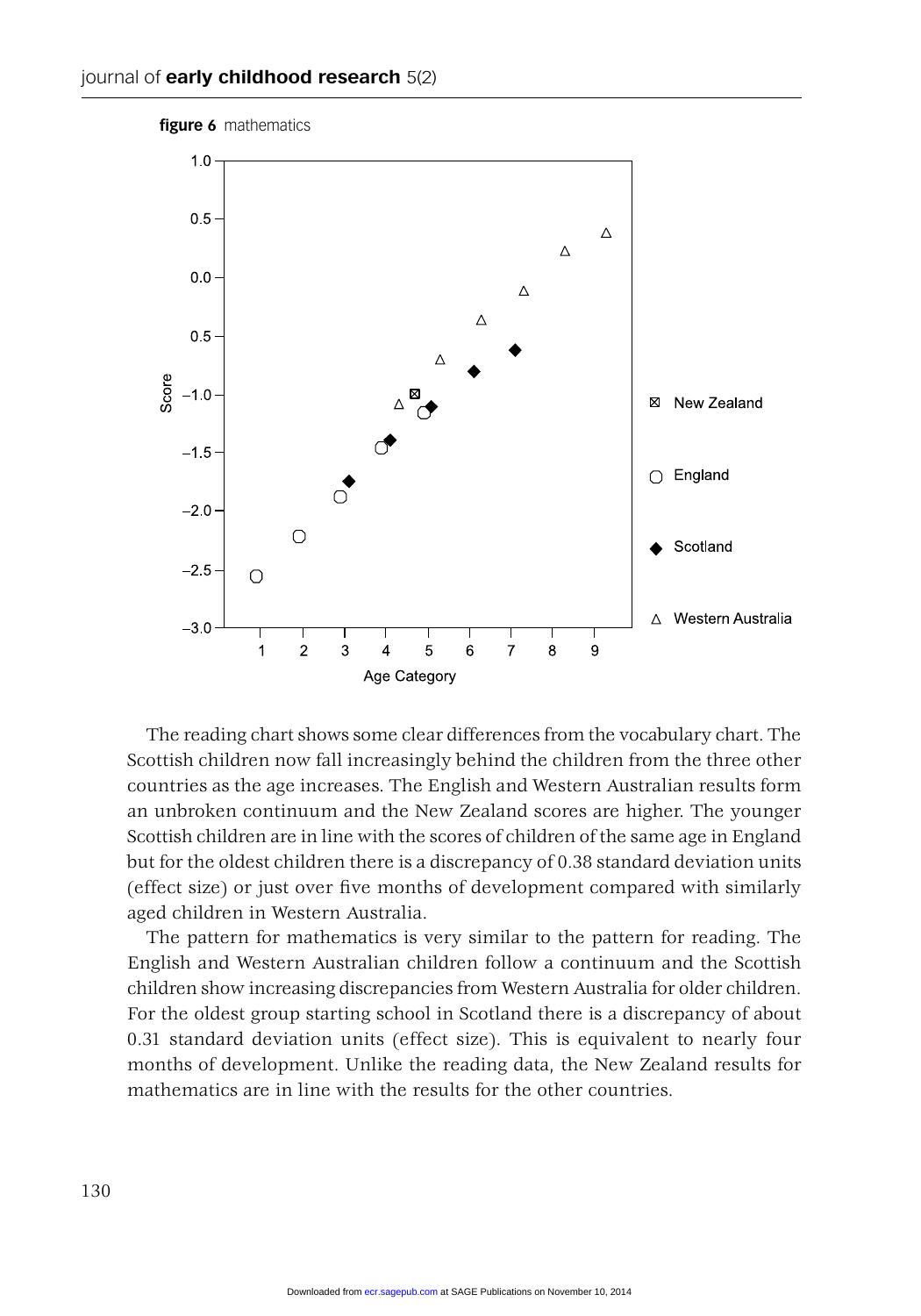#### **further investigation**

Factor analyses of the PIPS-BLA maths and reading scores suggested that those things which would be expected to be taught at school, such as word recognition, reading simple sentences and more formally presented maths problems, and which are usually not taught to children before the start of school form a different factor from those that are acquired more naturally (Tymms, 1999b). By developing 'more naturally' we mean that for areas such as vocabulary, a child is interacting with their environment and engaging in conversations with other children and adults. An understanding of the concepts of print is once again developed from interaction with adults and exposure to a range of literature. Other sections of the PIPS-BLA (Repeating Words, Rhyming Words, Ideas about Maths, Counting and Numerosity, Shape Identification, Addition and Subtraction problems presented without formal notation, and Single Digit Identification) reflect areas that will develop as a consequence of a child's interactions with their environment, adults and other children. It was therefore hypothesized that the higher scores of older children outwith Scotland were the result of more formal teaching in the pre-school setting. This would fit with the findings reported in the PIRLS encyclopaedia (Mullis et al., 2002) which compares pre-school curricula among the PIRLS countries. However, further analysis did not support this hypothesis. The most formal parts of the assessment (formal sums, the identification of numbers greater than nine and the reading of words, sentences and paragraphs) showed little difference between children from Scotland compared with those from the other countries, with the exception of the oldest children from Scotland who were a little behind the other countries. Further, the identification of single digit numbers, counting and simple informal sums were also more or less in line with the results for England and Western Australia, although once again the scores for Scotland were a little lower for older children.

But the greatest discrepancies were for Concepts about Print and letter identification. Children of all ages in Scotland were consistently lower than the other countries. Interestingly, Concepts about Print scores were particularly high for New Zealand, the country in which the work of Marie Clay, who pioneered Reading Recovery and invented the Concepts about Print scale, has been so important.

#### **summary**

### **comparison of the developmental profiles of children starting school in four English-speaking countries**

Scottish children start school at the age of 5 years on average. This is six months later than in England but the same as in New Zealand. In that country, however,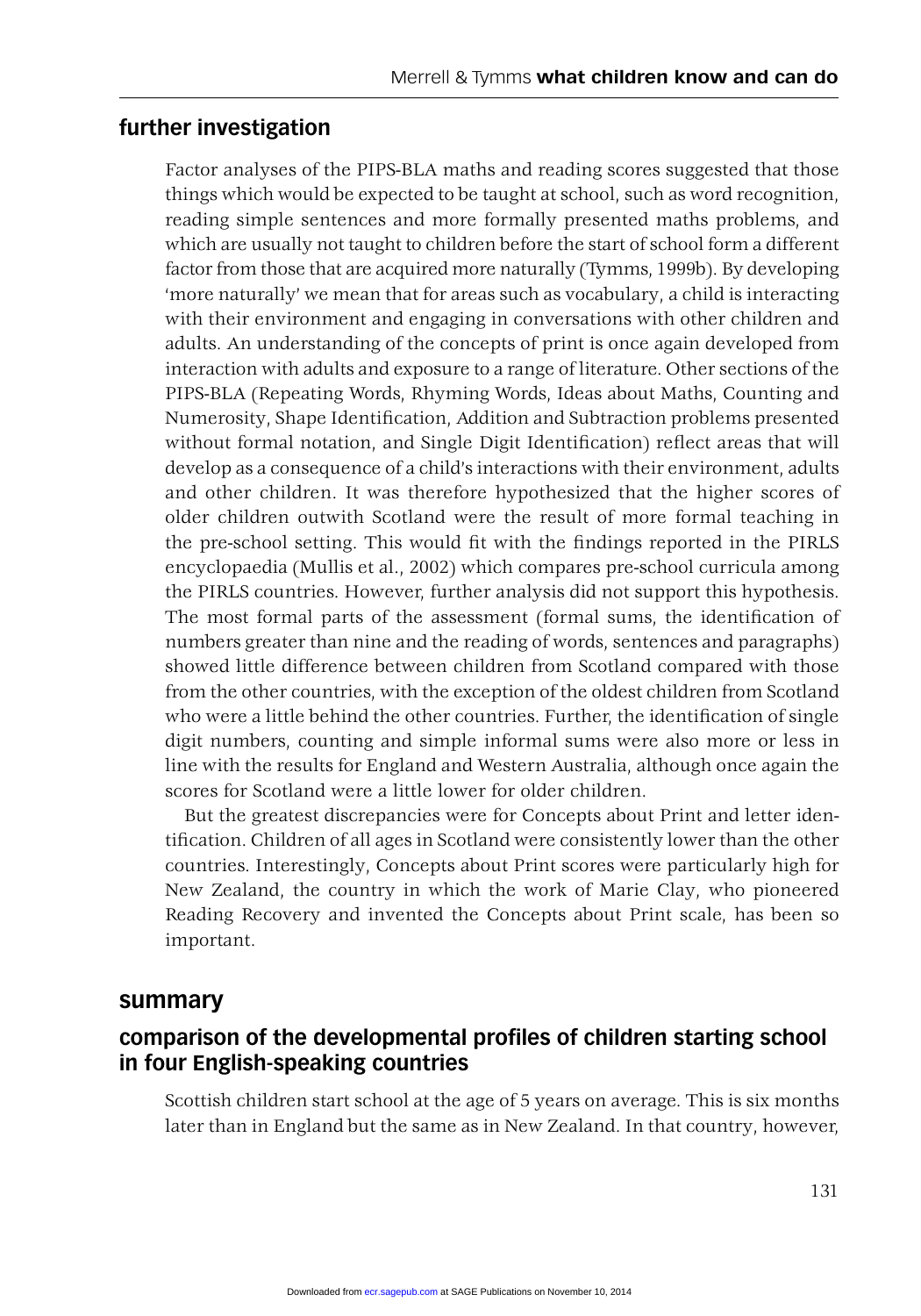children start on or after their fifth birthday whereas in Scotland they generally start between the ages of  $4\frac{1}{2}$  and  $5\frac{1}{2}$ . In Western Australia they start about six months later.

After taking age into account, the starting points of children in the four areas are very similar. However, older Scottish children appear to be behind in mathematics and early reading but not in vocabulary. It is not easy to come to clear conclusions as to why the data for Scotland should differ in some cases quite markedly from other countries. However, in Part 1 of the analysis it was noted that the relationship between the outcome measures on the baseline assessment and pre-school experience was weak, and it could be that there is a connection here. It may be that the kind of pre-school provision being provided outside Scotland is different from the kind of provision provided within Scotland, but without further information about the pre-school curricula of the different countries it is difficult to draw any conclusions. It is also difficult to know exactly what the long-term consequences of the differences seen above are likely to be. However, the data do raise questions about possible differences between pre-school in Scotland and the other countries.

#### **concluding comments**

Funding from the Scottish Executive Education Department enabled the data from Scotland to be analysed in fine detail. This analysis raised some very interesting issues and also provided a template for the analysis of PIPS-BLA data from other countries should funds become available.

Research reports invariably call for more research and the call is heard so often that it can fall on deaf ears. But we believe that there are findings in this article that urge further investigation. Two specific questions could profitably be addressed:

- Why is there such a weak link between the pre-school experience for children in Scotland and their starting points at school?
- Why do older children starting school in Scotland seem to be starting school at a lower level than children in other countries?

Such questions suggest qualitative work in the first instance, which would seek to explore differences between Scotland and other countries in the approach to pre-school. It would be important to link this to a review of the evidence base of pre-school practice.

In calling for this work we are aware that it may be taken as an implied criticism of current provision but this would be a misreading of our intentions. The research has thrown up some puzzling findings that need further investigation. We really do not know why we have found what we have found.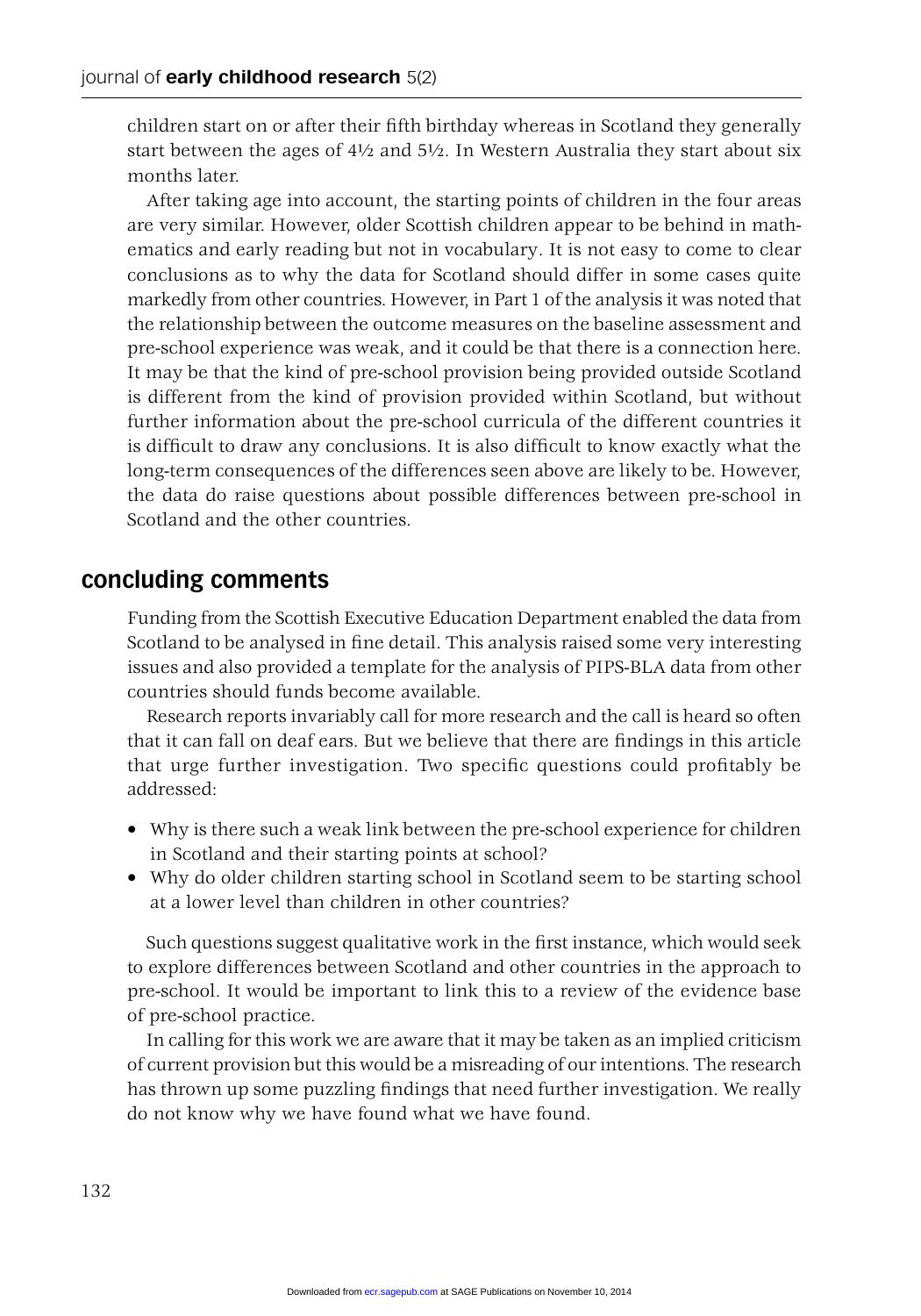In addition to investigating aspects of cognitive development it would be interesting to look at the personal, social and emotional development of children in relation to age of starting school.

#### **Notes**

- 1. England, Germany, Hong Kong, New Zealand, Scotland, Slovenia, South Africa, The Netherlands, Wales, Western Australia.
- 2. Includes writing, concepts about print, letter identification, word recognition and sentences. 3. Includes ideas about maths, counting and numerosity, simple sums, digit
- identification, shape identification and maths problems.
- 4. In Scotland, a third of all education authorities chose to use the PIPS-BLA, which meant that all pupils starting school in those authorities were assessed. Therefore, the Scottish Secondary 4, 5 and 6 statutory assessments were compared against the country as a whole to confirm the representatives of the sample. The schools using the PIPS-BLA were not significantly different to the national norms. In England, the End of Key Stage 2 statutory assessments (conducted at the end of primary school) were used to confirm that the sample was nationally representative.
- 5. The metric 'effect size' is chosen because of its increasing use in educational research, its applicability across studies and the potential for its use in meta analyses.

#### **references**

- Bond, T. G. and C. M. Fox (2001) *Applying the Rasch Model: Fundamental Measurement in the Human Sciences*. Mahwah, NJ: Lawrence Erlbaum Associates.
- CEM Centre 2005: www.cem.dur.ac.uk
- Fitz-Gibbon, C. T. (1996) *Monitoring Education: Indicators, Quality and Effectiveness*. London: Cassell.
- Mullis, I. V. S., Martin, M. O., Kennedy, A. M. and Flaherty, C. L. (2002) 'PIRLS Encyclopedia: A Reference Guide to Reading Education in the Countries Participating in IEA's Progress in International Reading Literacy Study (PIRLS)', Chestnut Hill, MA: Boston College. Available at http://timss.bc.edu/pirls2001i/ PIRLS2001\_Pubs\_ER.html.
- Scottish Executive (2000) *The Structure and Balance of the Curriculum: 5–14 National Guidelines*. Dundee: Learning and Teaching Scotland.
- Scottish Executive (2001) *Curriculum Framework For Children 3–5*, Dundee: Learning and Teaching Scotland.
- Stephens, C. (2006) *Early Years Education: Perspectives From A Review Of The International Literature*. Available at http://www.scotland.gov.uk/Resource/ Doc/92395/0022116.pdf
- Taylor Nelson Sofres and Aubrey, C. (2002) *Implementing the Foundation Stage In Reception Classes*. Brief Number 350. Department for Education and Skills.
- Tymms, P. (1999a) *Baseline Assessment and Monitoring in Primary Schools: Achievements, Attitudes and Value-added Indicators*. London: David Fulton Publishers.
- Tymms, P. B. (1999b) 'Baseline assessment, value-added and the prediction of reading'. *Journal of Research in Reading* 22(1): 27–36.